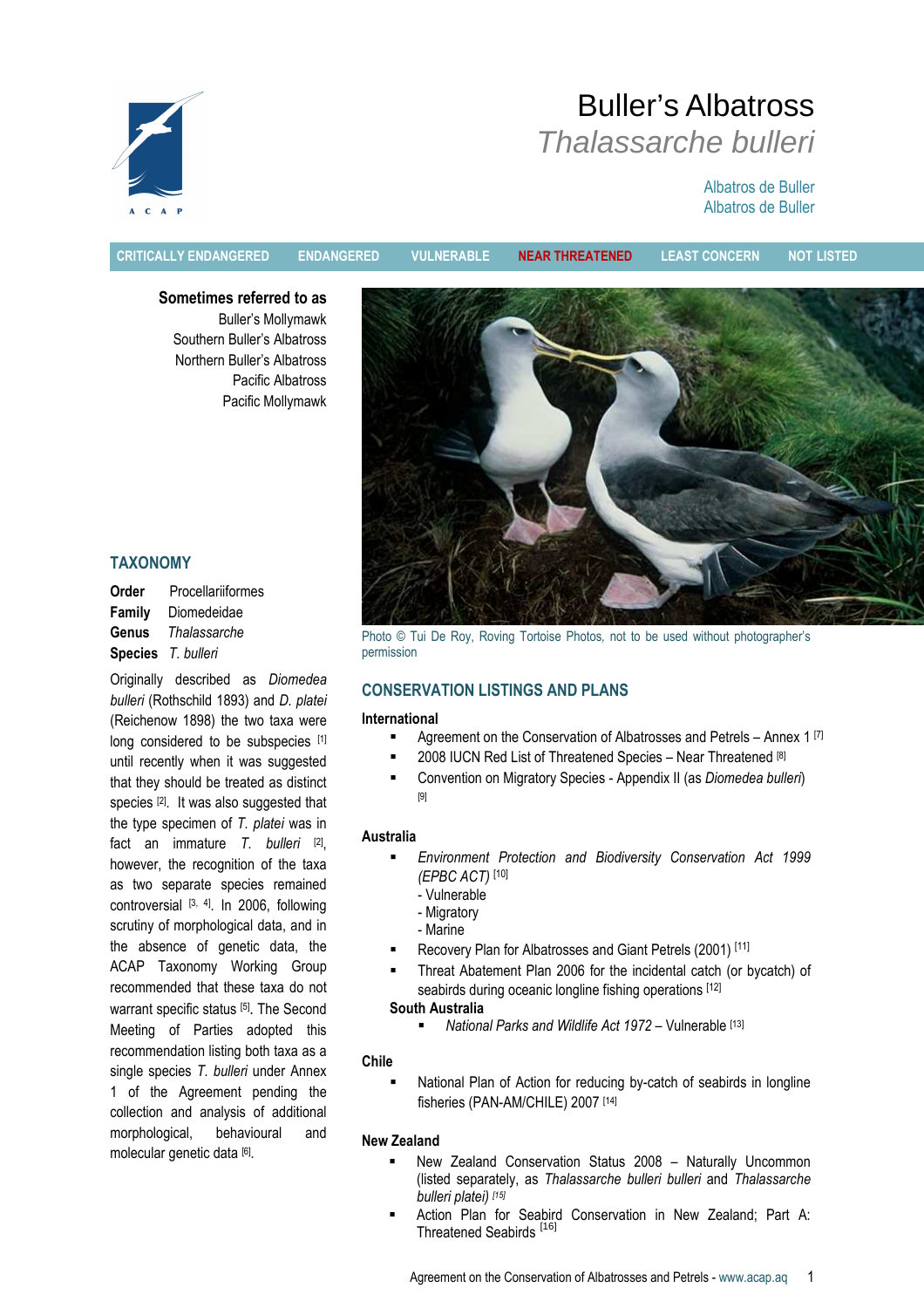# BREEDING BIOLOGY

Thalassarche bulleri is a colonial, annual breeding species with each breeding cycle lasting about eight months. On the Snares, most eggs are laid during January, hatch March-April, and the chicks fledge in August-September (Table 1) [17]. At least three years after fledging, immature birds begin to return to a breeding colony. However, the average age of first breeding is 10-11 years, when they begin breeding annually, with males mostly returning to their natal colony while only about half the females do so, the rest breed in adjacent colonies (P. Sagar and J.C. Stahl, unpublished data). On the Chatham Islands, eggs are laid in October-November, hatch in January, and the chicks fledge in June-July (Table 1) [<sup>18]</sup>.



#### Table 1. Breeding cycle of T. bulleri.

#### BREEDING STATES

Table 2. Distribution of the global T. bulleri population among Parties to the Agreement.

|                          | New Zealand |
|--------------------------|-------------|
| <b>Breeding</b><br>pairs | 100%        |

## BREEDING SITES

Thalassarche bulleri is a New Zealand breeding endemic (Table 2) with colonies on only four island groups: the Snares Islands, Solander Islands, the Sisters and Forty-Fours in the Chatham Islands, and Rosemary Rock in the Three Kings Islands; Figure 1, Table 3). In 1998 the total population was estimated to be 50- 55,000 individuals [18]. Based on latest available data, c. 30,500 pairs breed annually at all sites, about half that number on the Forty-Fours alone (Table 3).



Figure 1. The location of the breeding sites and approximate range of T. bulleri with the boundaries of selected Regional Fisheries Management Organisations (RFMOs) also shown.

CCAMLR – Commission for the Conservation of Antarctic Marine Living Resources CCSBT - Convention for the Conservation of Southern Bluefin Tuna

IATTC - Inter-American Tropical Tuna Commission

ICCAT - International Commission for the Conservation of Atlantic Tunas

IOTC - Indian Ocean Tuna Commission

WCPFC - Western and Central Pacific Fisheries Commission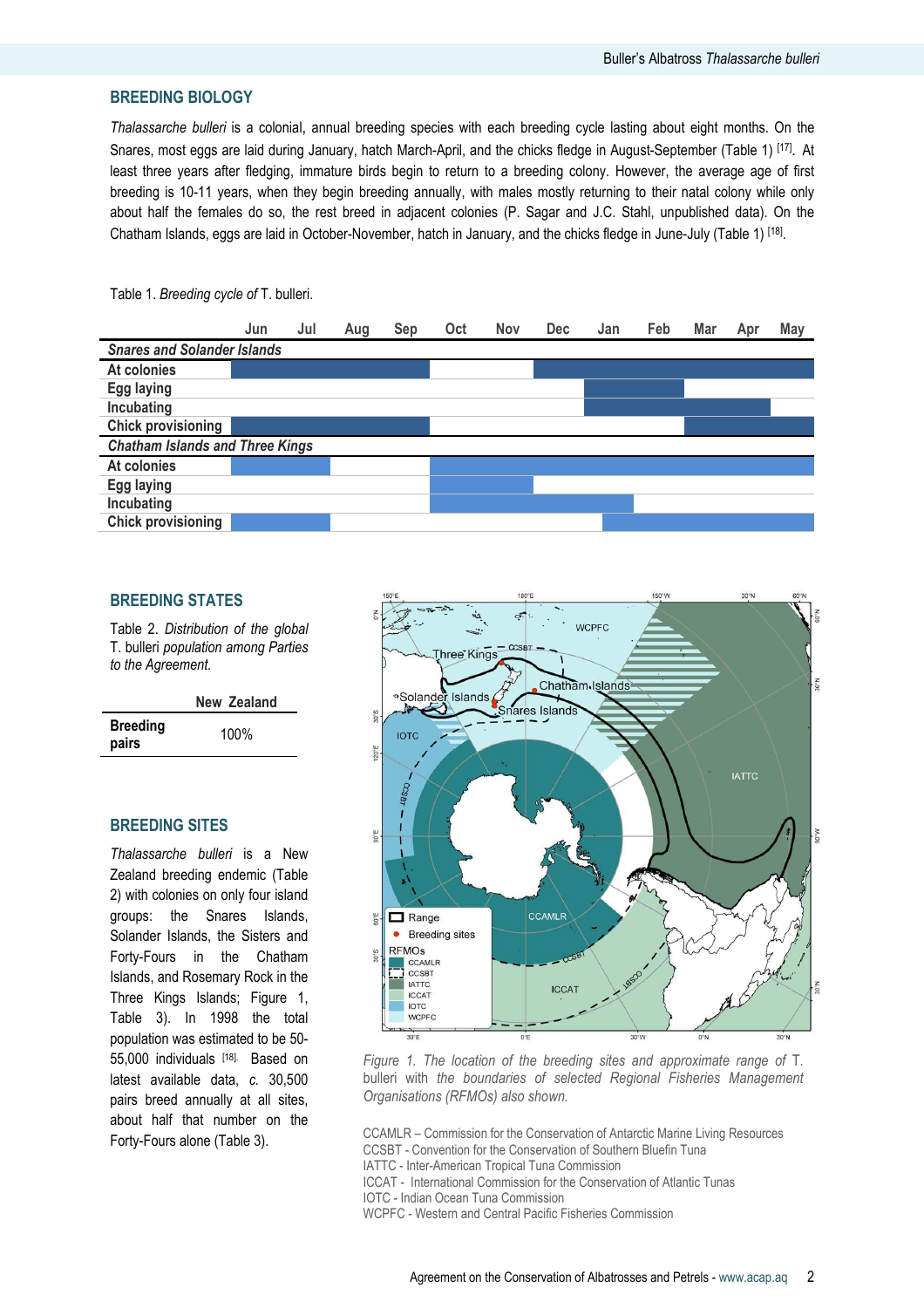Table 3. Monitoring methods and estimates of the population size (annual breeding pairs) for each breeding site. Table based on unpublished New Zealand Department of Conservation (DOC) data submitted to ACAP in 2005 and published references as indicated. See Glossary and Notes for explanation of monitoring method and accuracy codes.

| <b>Breeding site</b><br><b>location</b>                          | <b>Jurisdiction</b> | <b>Years monitored</b>     | <b>Monitoring</b><br>method | <b>Monitoring</b><br>accuracy | <b>Annual breeding</b><br>pairs<br>(last census) |
|------------------------------------------------------------------|---------------------|----------------------------|-----------------------------|-------------------------------|--------------------------------------------------|
| <b>Snares Islands</b><br>48°02'S, 166°36'E                       | New Zealand         | 1969, 1992-2005            | A                           | High                          | 8,713 (2002) [19]                                |
| Solander Islands<br>46°35'S, 166°54'E                            | New Zealand         | 1996, 2002                 | A & D                       | High                          | 4,912 (2002) [19]                                |
| <b>Chatham Islands</b><br>Forty-Fours<br>43°55'S, 176°10'W       | New Zealand         | 1970s, 1996, 2007-<br>2008 | C                           | High                          | 14,674 (2008) <sup>1</sup> [20]                  |
| <b>The Sisters</b><br>43°34'S, 176°50'W                          |                     | 1970s, 1994-1996           | F                           | High                          | 2,150 (1994-96) [21]                             |
| <b>Three Kings Islands</b><br>Rosemary Rock<br>34°10'S, 172°08'E | New Zealand         | 1985                       | A                           | High                          | 11 (1985) [22]                                   |
| <b>Total</b>                                                     |                     |                            |                             |                               | 30,460                                           |

<sup>1</sup> includes empty nests

# CONSERVATION LISTINGS AND PLANS FOR THE BREEDING SITES

#### International

#### Snares Islands

UNESCO World Heritage List (inscribed 1998)<sup>[23]</sup>

#### New Zealand

Snares Islands, Solander Islands and Rosemary Rock

National Nature Reserve – Reserves Act 1977  $[24]$ 

Snares Islands and Solander Islands

**EXECONSERVATION Management Strategy. Subantarctic Islands 1998-2008.** [25]

#### Sisters and Forty-Fours

■ None (under private ownership)

#### Rosemary Rock

None

#### POPULATION TRENDS

#### Snares Islands

Island-wide ground counts of breeding pairs, completed during incubation, have been undertaken in 1969, 1992, 1997 and 2002. These censuses showed that the population increased from an estimated 4,448 pairs in 1969 to an estimated 8,713 pairs in 2002 [19], an average annual increase of 2.3% (95% Confidence Interval: 2.2%, 2.4% [26]), excluding Broughton Island data. In addition to these censuses, annual counts of breeding pairs undertaken on the North Promontory, North East Island, 1992-2005 (Figure 2) suggest that the population continued to increase at over 3% per annum (Table 4). No data are available that allow an estimate of numbers before 1969.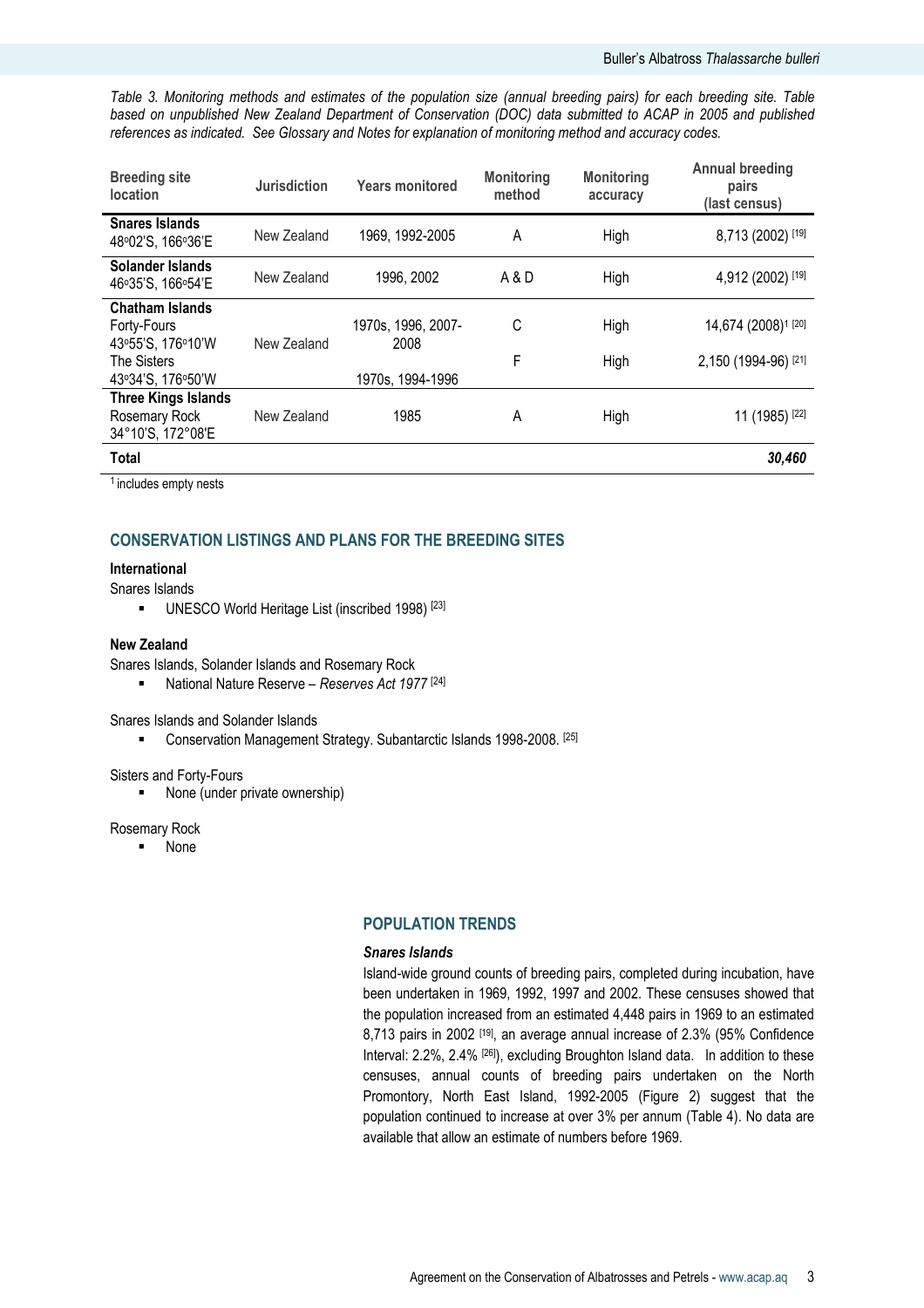Breeding and banding studies have been undertaken at the Snares Islands in 1948, 1961, most years 1967-1977 and 1982-87, and annually 1992-2009. Breeding success in 1972 was 57%  $[17]$ , but ranged from to 64.4 to 86.3% with an average of 72.8% eggs laid fledging a chick during the period 1992-2004 (P. Sagar and JC. Stahl unpublished) (Table 5). Analysis of juvenile survival is in progress (2009), but adult annual survival exceeded 0.95 in 1961-68, declined to 0.91-0.93 in 1969-91 before increasing again to above 0.95 in 1992-1997 [27]. Analysis of adult survival 1997-2009 is in progress (P. Sagar, pers. comm. 2009).



Figure 2. Annual counts of breeding pairs at North Promontory, North East Island, The Snares Islands, from Sagar and Stahl 2005 [19]. See text for assessment of population trends.

| Table 4. Summary of population trend data for T. bulleri. Snares Islands calculations based on Sagar and Stahl 2005 [19] |  |  |  |  |  |  |
|--------------------------------------------------------------------------------------------------------------------------|--|--|--|--|--|--|
|                                                                                                                          |  |  |  |  |  |  |

| <b>Breeding site</b>                 | Current<br>Monitoring | <b>Trend Years</b>                | % average change per<br>year (95% Confidence<br>Interval) [21] | Trend                   | % of population<br>for which trend<br>calculated |
|--------------------------------------|-----------------------|-----------------------------------|----------------------------------------------------------------|-------------------------|--------------------------------------------------|
| <b>Snares Islands</b>                | Yes                   | 1992 - 2004                       | $3.2$ (2.8, 3.7) <sup>*</sup>                                  | Increasing              | c.22%                                            |
| Solander Islands                     | Yes                   | 1996 - 2002                       |                                                                | Increasing? [19]        | $\overline{\phantom{a}}$                         |
| <b>Chatham Islands</b>               | Yes                   | 1971 - 1973,<br>1994 - 1996, 2005 |                                                                | Stable? <sup>[22]</sup> |                                                  |
| <b>Three Kings</b><br><b>Islands</b> | Yes                   | 1983, 1985                        |                                                                | Unknown                 |                                                  |

\*trend calculated for North Promontory, Mollymawk Bay, Lower Punui Bay and Upper Punui Bay

#### Solander Islands

Aerial and ground counts of breeding birds completed during incubation in 1996 and 2002 showed that the estimated population increased from 4,147 to 4,912 breeding pairs <sup>[19]</sup>; however, more data are needed to assess the current population trend. There are no counts of albatrosses on the Solander Islands before 1996, but banding of chicks on Little Solander Island during 1985 and allowing for an estimated breeding success of 69.6% results in an estimated 203 breeding pairs that year [19]. This compares with estimates from aerial surveys of 262 (1996) and 333 (2002) occupied nests; increases of 29.1% in the 11 years 1985-1996 and 27.1% in the six years 1996-2002 (on average 3.1% per annum) in this small sub-colony which comprises 6-7% of the total Solander Island population [19].

Breeding success estimated at a study colony of 109-133 breeding pairs on Big Solander Island during four seasons (1996, 1997, 2002, 2003) averaged 69.6% (range 67.6-73.5%) [19]. Survival of juveniles and adults was also studied in detail during these years at this study colony and analyses of these data are in progress (P. Sagar, pers. comm. 2008; Table 5).

#### Chatham Islands

Monitoring of the populations on the Forty-Fours and the Sisters has not been repeated systematically. In the early 1970s there were an estimated 16,000 breeding pairs on the Forty-Fours (based on area occupied and "probable nesting density", and correcting for non-breeders), and 1,500 breeding pairs on Big Sister ("roughly estimated") [28, 29]. An estimated 630-670 pairs were breeding on Little Sister in 1994-96<sup>[21]</sup>. In January 2005 there was no evidence from a photographic survey (in progress) that there had been any significant change in the population on the Forty-Fours [22] . On Little Sister during late January 1995 there were only an estimated 200 nests with chicks, with many unoccupied nests [22] . A five-year annual aerial photographic survey of albatrosses breeding on the Forty-Fours and Sisters began in 2006; this is being supplemented by ground counts in 2007, 2008 and 2009 (P. Sagar, pers. comm. 2008).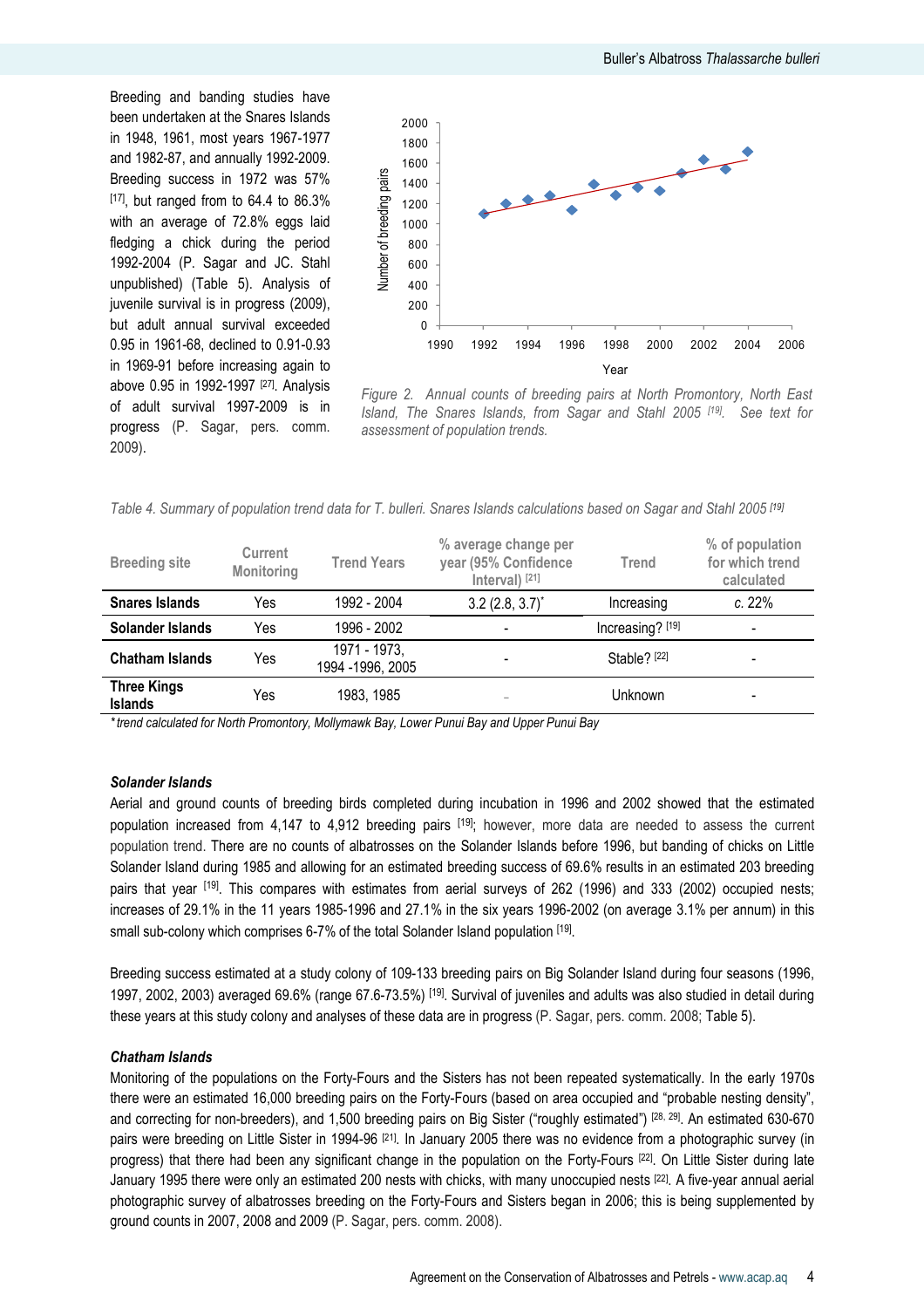On Little Sister, annual productivity between 1994 and 1996 was 57-60%, and mean adult survival for 1974-1995 was 0.935 [21] .

Table 5. Demographic data for the T. bulleri breeding sites. Table based on P. Sagar and J.C. Stahl unpublished data (Snares Islands) and published references as indicated. Analyses of adult survival at the Snares Islands between 1997 and 2009 are in progress.

| <b>Breeding site</b> | <b>Mean breeding success</b><br>(±SD; study period) | Mean juvenile survival | Mean adult survival<br>(study period) |
|----------------------|-----------------------------------------------------|------------------------|---------------------------------------|
| Snares Islands       | 72.7% (±5.6%, 1992 - 2004)                          | 1997-2009 in progress  | $93\%$ (1969 – 1997*) [27]            |
| Solander Islands     | 69.6% (±2.7%, 1996 - 2003*) [19]                    | In progress            | In progress                           |
| Chatham Islands      | 57-60% (1994 - 1996) [21]                           | No data                | $93\%$ (1974 – 1995*) [21]            |
| Three Kings Islands  | No data                                             | No data                | No data                               |

\*Missing data: Snares Islands 1978-1982, 1987-1991; Solander Islands 1998-2001; Chatham Islands 1976-1989

#### Three Kings Islands

On Rosemary Rock 13 occupied nests were recorded during a ground count in January 1985, compared with five occupied nests found during a more limited survey in December 1983 [30]. No further information is available for this site.

## BREEDING SITES: THREATS

Table 6. Summary of known threats at the breeding sites of T. bulleri. Table based on unpublished Department of Conservation (DOC) data submitted to the ACAP Breeding Sites Working Group in 2008.

| <b>Breeding site</b>                 | Human<br>disturbance | Human<br>take | <b>Natural</b><br>disaster | Parasite or<br>Pathogen | Habitat loss or<br>degradation | Predation<br>(alien species) | Contamination |
|--------------------------------------|----------------------|---------------|----------------------------|-------------------------|--------------------------------|------------------------------|---------------|
| <b>Snares</b><br><b>Islands</b>      | No                   | No            | No                         | No                      | No                             | No                           | No            |
| <b>Solander</b><br><b>Islands</b>    | No                   | No            | No                         | No                      | No                             | No <sup>a</sup>              | No            |
| Chatham<br><b>Islands</b>            | No b                 | No b          | No c                       | No                      | No                             | No                           | No            |
| <b>Three Kings</b><br><b>Islands</b> | No                   | No            | No                         | No                      | No                             | No                           | No            |

a Weka Gallirallus australis were introduced to Big Solander Island and may take eggs and chicks [16].

<sup>b</sup> All colonies on the Chatham Islands are on privately owned islands [31], and legal protection would add to the future security of the site. There is a history of harvesting of fledgling T. bulleri by Moriori and other settlers on the Chatham Islands <sup>[29]</sup>. Annual harvesting of chicks may still occur, although this is likely to be limited in extent.

<sup>c</sup> A severe storm in 1985 almost completely removed soil and vegetation from the Forty-Fours and Sisters Islands. Although T. bulleri seems to have been unaffected, further habitat degradation could result in those populations decreasing [29].

#### FORAGING ECOLOGY AND DIET

Although T. bulleri usually forage singly, large numbers may gather to feed at concentrated food sources such as swarms of crustaceans, occasionally making surface plunges or shallow dives  $[32]$ . The diet of T. bulleri has been examined through food delivered to chicks at the Snares and Solander Islands [33]. Fish (mostly fishery discards comprising hoki Macruronus novaezelandiae and jack mackerel Trachurus sp.) dominated the diet occurring in 92% of samples and forming 65% by weight of solid food. Cephalopod remains (mostly Notodarus spp. and Histioteuthis atlantica) occurred in 53% of samples, but salps (Pyrosoma sp. and Iasis zonaria) were the most abundant prey items (44% by number and 24% by weight of all prey). These results are in contrast to those of a smaller study of 27 food samples from birds at the Snares and Chatham Islands collected during the 1970s [34], where cephalopods were the preferred food, with fish, crustaceans and salps successively less common.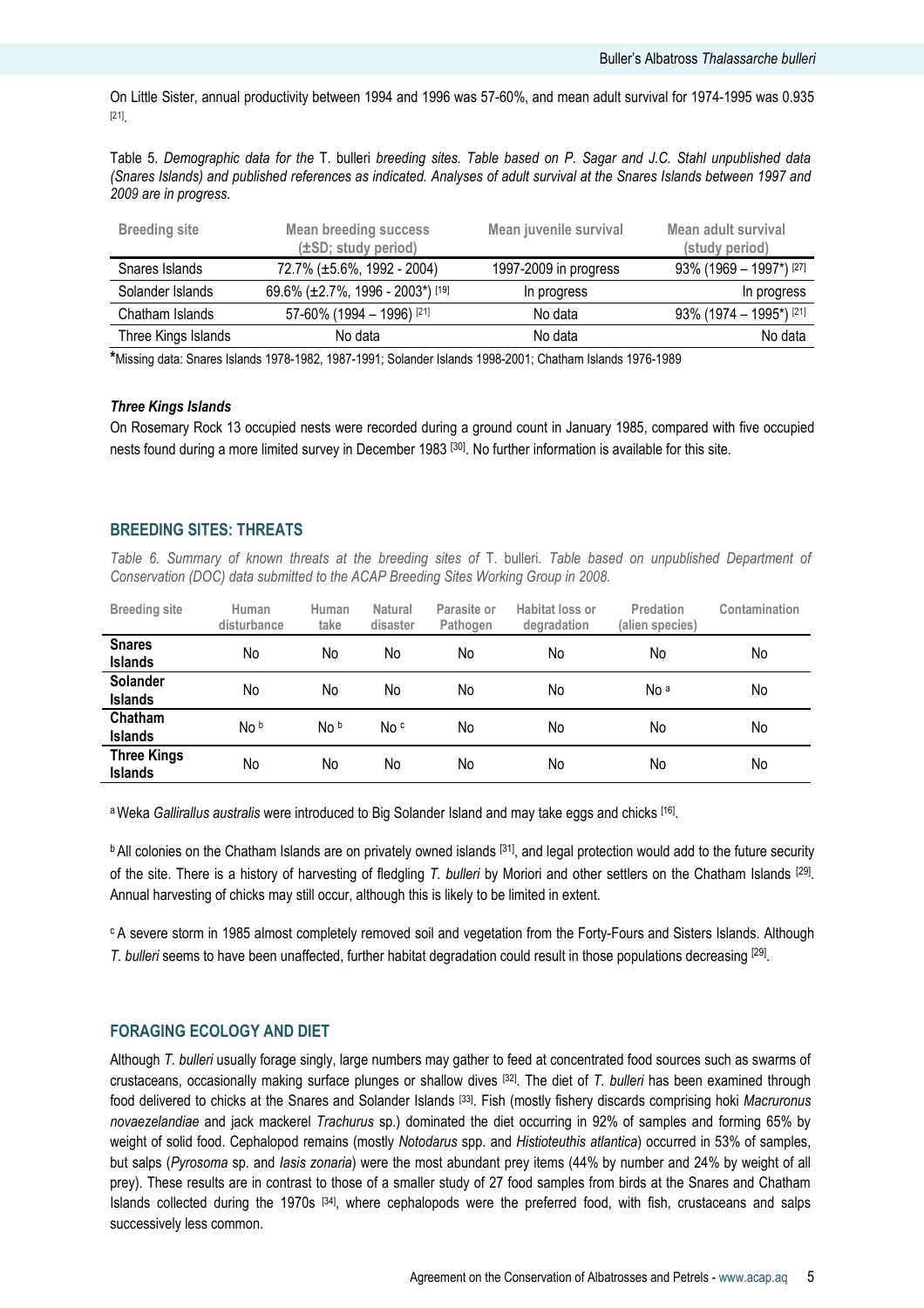# MARINE DISTRIBUTION

The distribution and movements of T. bulleri in Australasian seas, by month, have been analysed using information from ship-borne surveys, counts from trawlers, banding data, recoveries on beaches and on fishing vessels, and records from the literature [35]. During the breeding season, highest abundances of T. bulleri from Snares and Solander Islands were found over shelves and slopes off southern New Zealand. Highest abundances of what probably were Chatham Islands birds occurred around the Chatham Islands and oceanic subtropical waters east of New Zealand. Satellite tracking studies of T. bulleri from the Snares and Solander Islands [36, 37, 38, 39] show that the distribution of the breeding birds varies with the stage of the breeding cycle. During incubation (Jan-Mar) birds range along the shelf slope off the east and west coasts of the South Island, New Zealand, and into the Tasman Sea; during the guard stage (Mar-Apr) birds are usually found along the shelf slope and shelf areas east and west of the southern New Zealand; and during the post-guard stage (May-Aug) birds occur along the shelf slopes of both coasts of the South Island, New Zealand. After breeding, birds of all ages (including fledglings) migrate to slopes off Chile and Peru [35, 40]. No remote sensing data are available for Chatham Islands and Three Kings populations.



Figure 3. Satellite-tracking data of breeding adult T. bulleri from The Snares and Solander Islands (Number of tracks = 229). Map based on data contributed to the BirdLife Global Procellariiform Tracking Database [41].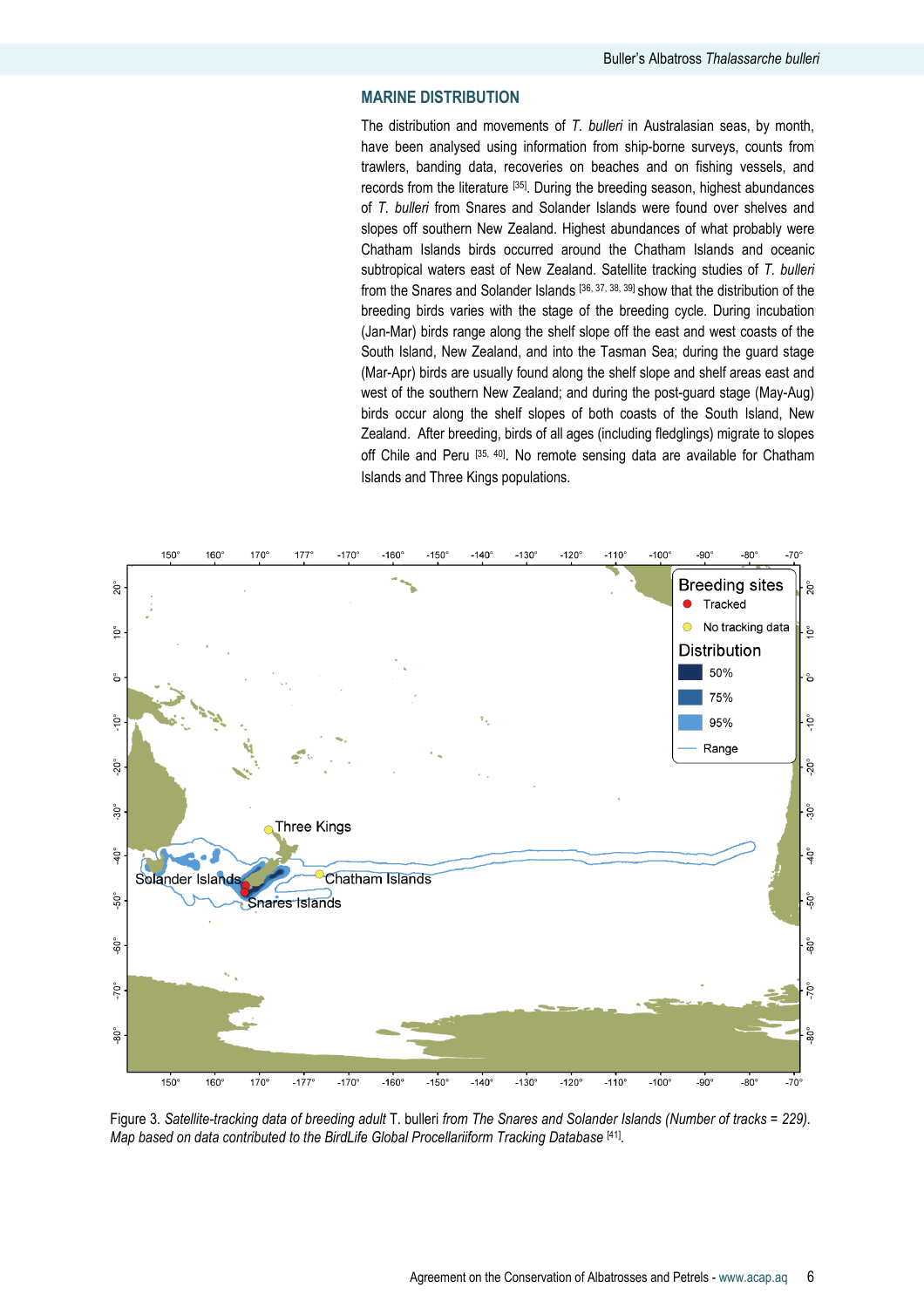

Figure 4. Satellite-tracking data of juvenile and non-breeding adult T. bulleri from Snares and Solander Islands (Number of tracks = 19 GPS + 234 PTT). Map based on data contributed to the BirdLife Global Procellariiform Tracking Database [41].

Satellite tracking data indicate that T. bulleri overlap with four Regional Fisheries Management Organisations known to be particularly important to albatross and petrel conservation – IOTC, WCPFC, IATTC and CCSBT (Figure 1, Table 7). The species also overlaps with the soon to be established South Pacific Regional Fisheries Management Organisation (SPRFMO) that would cover both pelagic and demersal fisheries in the region (predominantly discrete high seas stocks and those stocks which straddle the high seas and the EEZs of coastal states). Australia, New Zealand, Chile and Peru are the principal Range States for T. bulleri.

Table 7. Summary of the known ACAP Range States, non-ACAP Exclusive Economic Zones and Regional Fisheries Management Organisations that overlap with the marine distribution of T. bulleri.

|                                                                    | Resident/ Breeding and<br>feeding range | Foraging range only                                | Few records - outside core<br>foraging range |
|--------------------------------------------------------------------|-----------------------------------------|----------------------------------------------------|----------------------------------------------|
| Known ACAP Range States                                            | New Zealand                             | Australia<br>Chile<br>Peru                         |                                              |
| <b>Exclusive Economic Zones of</b><br>non-ACAP countries           |                                         | -                                                  | $\overline{\phantom{0}}$                     |
| <b>Regional Fisheries Management</b><br>Organisations <sup>1</sup> | <b>WCPFC</b><br><b>CCSBT</b>            | <b>IATTC</b><br><b>IOTC</b><br>SPRFMO <sup>2</sup> | $\overline{\phantom{0}}$                     |

<sup>1</sup> See Figure 1 for list of acronyms

<sup>2</sup> Not yet in force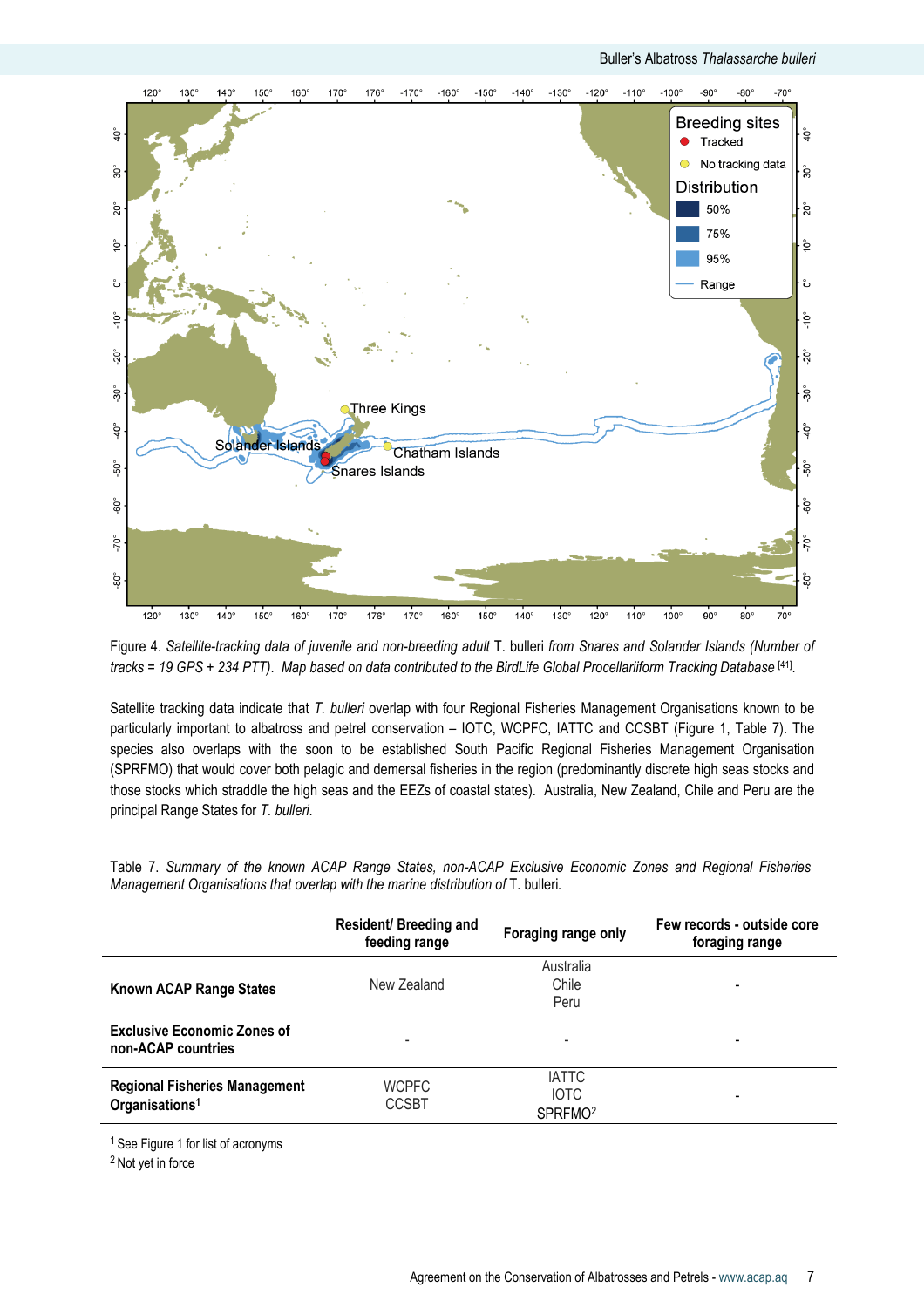# MARINE THREATS

Incidental mortality in fishing operations probably poses the greatest threat to T. bulleri populations, although the extent of the threat appears to vary with breeding island. Birds from Snares and Solander Islands have been caught regularly in a range of fisheries operations in New Zealand, particularly pelagic and demersal longline and squid and fish trawl fisheries; in Australia it has been reported caught by pelagic longliners [42, 43]. In contrast, there are very few records of Chatham Islands or Three Kings populations having been caught in fisheries operations [43]. Recent data from Chile show that T. bulleri is one of several bycatch species in the pelagic longline swordfish fishery [44].

# KEY GAPS IN SPECIES ASSESSMENT

Thalassarche bulleri is one of the more comprehensively studied albatross species. However, most of the information is available for birds breeding on the Snares and Solander Islands; birds breeding on the Chathams and Three Kings Islands are relatively little studied and the taxonomic position of these populations needs to be settled. The monitoring of population trends and demographic parameters on the Chatham Islands should be continued in order to determine rates of adult and juvenile survival. Likewise, information is required on the at-sea distribution of Chatham Islands birds of different age classes and at different stages of the annual cycle.

Although population trends, breeding success, and adult survival of birds on Snares and Solander Islands have all been investigated, relatively little is known of juvenile survival because long-term studies are required to acquire such information. The marine distribution of these birds is reasonably well known from satellite tracking studies, but gaps remain in our knowledge of the movements of juveniles from fledging to age of first breeding, particularly with respect to the overlap of this component of the population with fisheries operations.

A key deficiency for the species is information on the incidental capture rate by fisheries off Chile and Peru.



Thalassarche bulleri on Chatham Islands, photo © Tui De Roy, Roving Tortoise Photos, not to be used without photographer's permission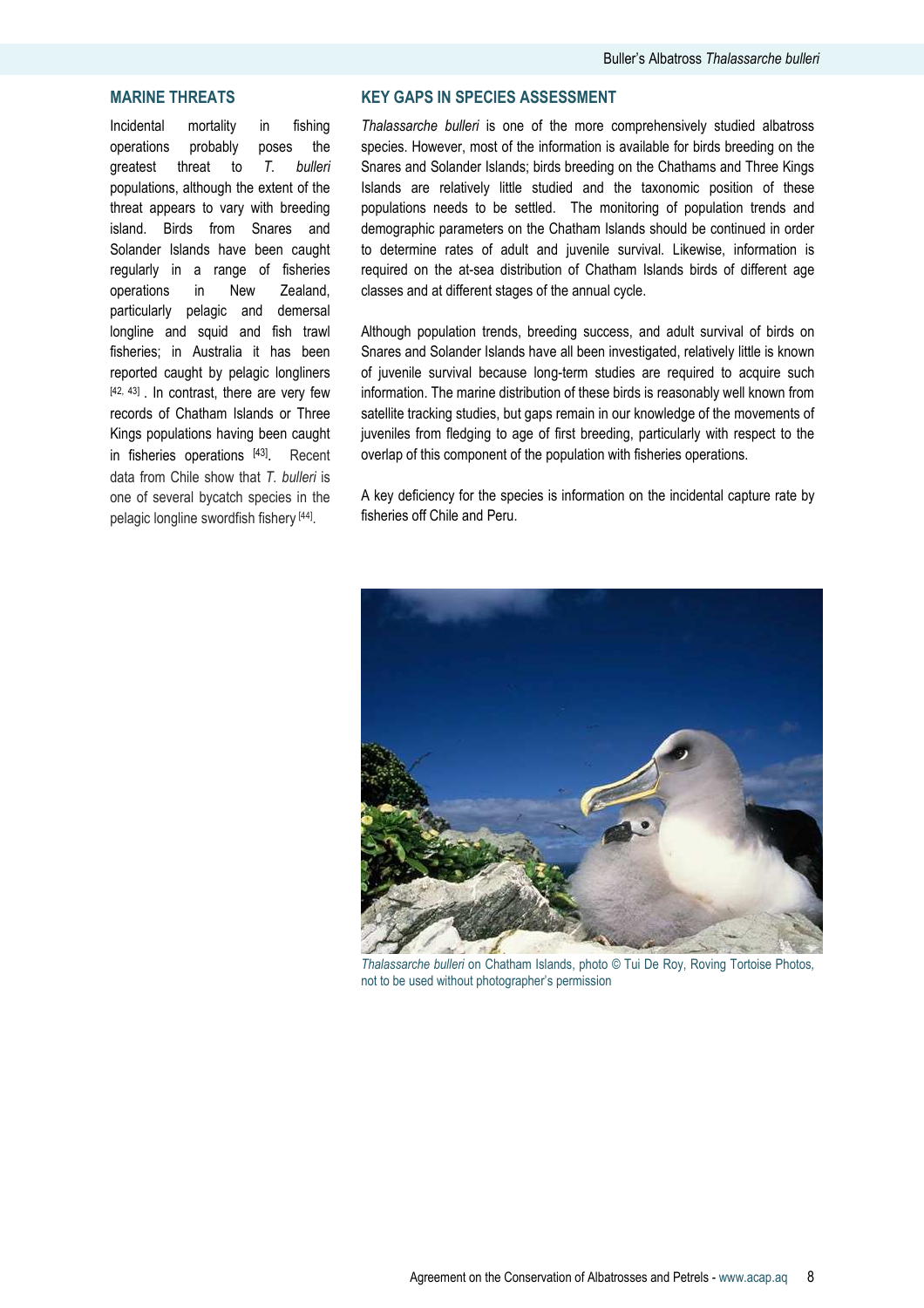# **REFERENCES**

- 1. Murphy, R.D. 1936. Oceanic Birds of South America. New York: American Museum of Natural History.
- 2. Robertson, C.J.R. and Nunn, G.B., 1998. Towards a new taxonomy for albatrosses., in Albatross biology and conservation, G. Robertson and R. Gales (Eds). Surrey Beatty and Sons: Chipping Norton. 13-19.
- 3. Tickell, W.L.N. 2000. Albatrosses. Sussex, UK: Pica Press.
- 4. Brooke, M. 2004. Albatrosses and petrels across the world. Oxford: Oxford University Press. 499 pp.
- 5. Agreement on the Conservation of Albatrosses and Petrels Taxonomy Working Group. 2006. Report by the Taxonomy Working Group to the Advisory Committee meeting 2 – Brasilia, Brazil 2006. http://www.acap.aq/en/index.php?option=com\_docman&task=cat\_view&gid=37&It emid=33.
- 6. Agreement on the Conservation of Albatrosses and Petrels. 2006. Report of the Second Session of the Meeting of the Parties. Christchurch, New Zealand. 13 - 17 November 2006. http://www.acap.aq/english/english/advisory-committee/ac-2/ac2 final-report/view-category
- 7. ACAP. Agreement on the Conservation of Albatrosses and Petrels. http://www.acap.aq.
- 8. Birdlife International. 2008. Thalassarche bulleri. IUCN 2008 http://www.iucnredlist.org/.
- 9. Bonn Convention. Convention on the Conservation of Migratory Species of Wild Animals. http://www.cms.int/.
- 10. Australian Government Environment Protection and Biodiversity Conservation Act. 1999. http://www.deh.gov.au/epbc/.
- 11. Department of Environment and Heritage. 2001. Recovery Plan for Albatrosses<br>2001-2005. 6iant-Petrels and Giant-Petrels http://www.deh.gov.au/biodiversity/threatened/publications/recovery/albatross/inde x.html.
- 12. Department of Environment and Heritage. 2006. Threat Abatement Plan for the incidental catch (or bycatch) of seabirds during oceanic longline fishing operations http://www.environment.gov.au/biodiversity/threatened/tap-approved.html.
- 13. Government of South Australia. 2008. National Parks and Wildlife Act 1972. http://www.legislation.sa.gov.au/LZ/C/A/NATIONAL%20PARKS%20AND%20WILD LIFE%20ACT%201972.aspx
- 14. Subsecretaría de Pesca. 2006. Plan de Acción Nacional para reducir las capturas incidentales de aves en las pesquerías de palangre (PAN-AM/CHILE). 26 pp. www.subpesca.cl/mostrararchivo.asp?id=5768
- 15. Miskelly, C.M., Dowding, J.E., Elliott, G.P., Hitchmough, R.A., Powlesland, R.G., Robertson, H.A., Sagar, P.M., Scofield, R.P., and Taylor, G.A. 2008. Conservation status of New Zealand birds, 2008. Notornis 55: 117-135.
- 16. Taylor, G.A. 2000. Action plan for seabird conservation in New Zealand. Part A: threatened seabirds. Threatened Species Occasional Publication No. 16. Department of Conservation: Wellington.
- 17. Sagar, P.M. and Warham, J., 1998. Breeding biology of the Southern Buller's Albatross Diomedea bulleri bulleri at the Snares Islands, New Zealand, in Albatross biology and conservation, G. Robertson and R. Gales (Eds). Surrey Beatty and Sons: Chipping Norton.
- 18. Marchant, S. and Higgins, P.J., eds. 1990. Handbook of Australian, New Zealand, and Antarctic Birds. Vol. 1 Ratites to Ducks. Oxford University Press: Melbourne. 1536 pp.
- 19. Sagar, P.M. and Stahl, J.C. 2005. Increases in the numbers of breeding pairs in two populations of Buller's Albatross (Thalassarche bulleri bulleri). Emu 105: 49-55.
- 20. Fraser, M., Bell, M., Scofield, P., and Robertson, C.J.R. 2009. Population assessment of Northern Buller's Mollymawk and Northern giant Petrel at the Forty Fours, 9-18 November 2008. Unpublished report to the Ministry of Fisheries. Wellington.
- 21. Gales, R., 1998. Albatross populations: status and threats, in Albatross Biology and Conservation, G. Robertson and R. Gales (Eds). Surrey Beatty & Sons: Chipping Norton. pp 20-45.
- 22. Scofield, R.P. 2005. Report on the trips to the Forty-Fours and Little (Middle) Sister (ChEARS - Jan 2005). Unpublished report to the Wellington Conservancy, Department of Conservation. Wellington. 5.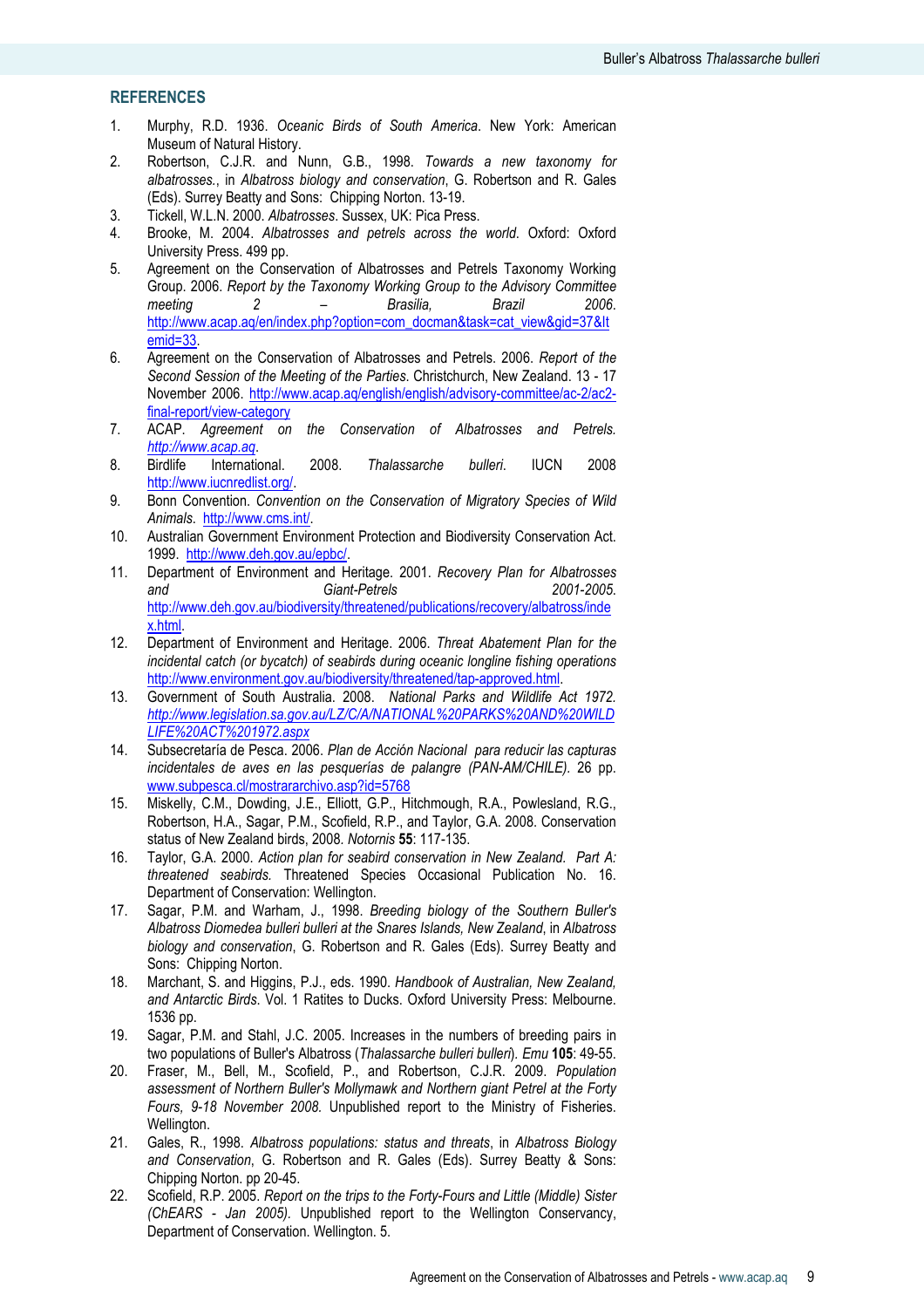- 23. United Nations Educational Scientific and Cultural Organzation. http://whc.unesco.org/en/list/181.
- 24. New Zealand Government. 1977. New Zealand Reserves Act 1977. http://www.legislation.govt.nz/.
- 25. Department of Conservation. 1988. Conservation Management Strategy: Subantarctic Islands 1998-2008. Southland Conservancy Conservation Management Planning Series No. 10. Department of Conservation. Invercagill. 114 pp.
- 26. Pannekoek, J. and A, v.S. 2006. TRIM 3.53 (TRends & Indices for Monitoring data). http://www.cbs.nl/en-GB/menu/themas/natuurmilieu/methoden/trim/default.htm.
- 27. Sagar, P.M., Molloy, J., Weimerskirch, H., and Warham, J. 2000. Temporal and age-related changes in survival rates of Southern Buller's Albatrosses (Thalassarche bulleri bulleri) at the Snares, New Zealand, 1948 to 1997. Auk 117: 699-708.
- 28. Robertson, C.J.R. 1974. Albatrosses on the Chatham Islands. Wildlife a review 5: 20-22.
- 29. Robertson, C.J.R. 1991. Questions on the harvesting of Toroa in the Chatham Islands. Wellington, New Zealand.
- 30. McCallum, J., Brook, F., and Francis, M. 1985. Buller's mollymawks on Rosemary Rock, Three Kings Islands, in 1985. Notornis 32: 257-259.
- 31. Department of Conservation. 2001. Recovery plan for the albatrosses in the Chatham Islands. Chatham Island mollymawk, northern royal albatross, Pacific mollymawk. 2001-2011. Threatened Species Recovery Plan 42. Department of Conservation: Wellington, New Zealand.
- 32. Fenwick, G. 1978. Plankton swarms and their predators at the Snares Islands. New Zealand Journal of Marine and Freshwater Research 12: 223-224.
- 33. James, G.D. and Stahl, J.C. 2000. Diet of southern Buller's albatross (Diomedea bulleri bulleri) and the importance of fishery discards during chick rearing. New Zealand Journal of Marine and Freshwater Research 34: 435-454.
- 34. West, J.A. and Imber, M.J. 1986. Some Foods of Buller's Mollymawk Diomedea-Bulleri. New Zealand Journal of Zoology 13: 169-174.
- 35. Stahl, J.C., Bartle, J.A., Cheshire, N.G., Petyt, C., and Sagar, P.M. 1998. Distribution and movements of Buller's albatross (Diomedea bulleri) in Australasian seas. New Zealand Journal of Zoology 25: 109-137.
- 36. Sagar, P.M. and Weimerskirch, H. 1996. Satellite tracking of Southern Buller's Albatrosses from the Snares, New Zealand. Condor 98: 649-652.
- 37. Stahl, J.C. and Sagar, P.M. 2000. Foraging strategies of the Souther Buller's Albatrosses Diomedea b. bulleri breeding on the Snares, New Zealand. Journal of the Royal Society of New Zealand 30: 299-318.
- 38. Stahl, J.C. and Sagar, P.M. 2000. Foraging strategies and migration of southern Buller's albatrosses Diomedea b. bulleri breeding on the Solander Is, New Zealand. Journal of the Royal Society of New Zealand 30: 319-334.
- 39. Stahl, J.C. and Sagar, P.M. 2006. Long and short trips in nonbreeding Buller's Albatrosses: Relationships with colony attendance and body mass. Condor 108: 348-365.
- 40. Spear, L.B., Ainley, D.G., and Webb, S.W. 2003. Distribution, abundance and behaviour of Buller's, Chatham Island and Salvin's Albatrosses off Chile and Peru. Ibis 145: 253-269.
- 41. BirdLife-International. 2004. Tracking ocean wanderers: the global distribution of albatrosses and petrels. Results from the Global Procellariiform Tracking Workshop, 1-5 September 2003. Gordon's Bay, South Africa. BirdLife International: Cambridge (UK)
- 42. Murray, T.E., Bartle, J.A., Kalish, S.R., and Taylor, P.R. 1993. Incidental capture of seabirds by Japanese southern bluefin tuna longline vessels in New Zealand waters, 1988-1992. Bird Conservation International 3: 181-210.
- 43. Robertson, C.J.R., Bell, E.A., Sinclair, N., and Bell, B.D. 2003. Distribution of seabirds from New Zealand that overlap with fisheries worldwide. Science for Conservation. Wellington, New Zealand. 233 pp.
- 44. BirdLife Global Seabird Programme. 2008. Albatross Task Force Annual Report 2007. Royal Society for the Protection of Birds, The Lodge, Sandy, Bedfordshire, UK.:

#### COMPILED BY

Paul Sagar National Institute of Water & Atmospheric Research (NIWA), New Zealand.

#### **CONTRIBUTORS**

Geoff Chambers School of Biological Sciences. Victoria University, New Zealand

Jean-Claude Stahl Museum of New Zealand, Te Papa Tongarewa

Mark Tasker Vice-Chair, ACAP Advisory **Committee** 

ACAP Breeding Sites Working Group Contact: Richard Phillips raphil@bas.ac.uk

ACAP Seabird Bycatch Working Group Contact: Barry Baker

barry.baker@latitude42.com.au

ACAP Status and Trends Working Group Contact: Rosemary Gales Rosemary.Gales@dpiw.tas.gov.au

ACAP Taxonomy Working Group Contact: Michael Double Mike.Double@aad.gov.au

BirdLife International, Global Seabird Programme Contact: Cleo Small Cleo.Small@rspb.org.uk

Maps – Frances Taylor

Satellite-tracking data contributors: Jean-Claude Stahl (Museum of New Zealand Te Papa Tongarewa), Paul Sagar (National Institute of Water and Atmospheric Research, New Zealand), Susan Waugh (Ministry of Fisheries, New Zealand), Akira Fukuda (Faculty of Engineering, Shizuoka University), Makio Suzuki (School of Marine Science and Technology, Tokai niversity), Henri Weimerskirch (Centre d'Etudes Biologiques de Chizé)

#### RECOMMENDED CITATION

Agreement on the Conservation of Albatrosses and Petrels. 2009. ACAP Species assessment: Buller's Albatross Thalassarche bulleri. Downloaded from http://www.acap.aq on 21 September 2009.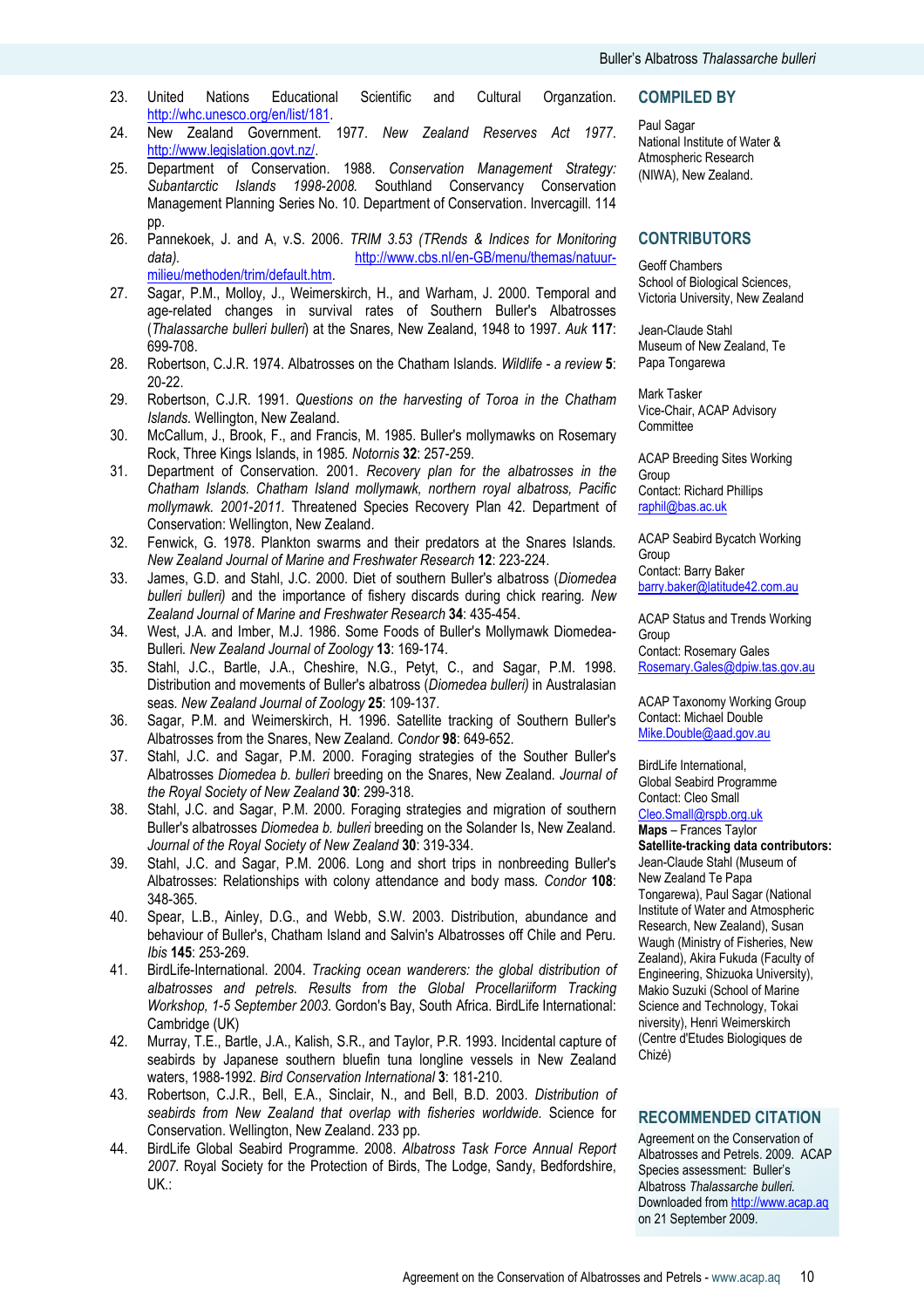# GLOSSARY AND NOTES

#### Years.

The "split-year" system is used. Any count (whether breeding pairs or fledglings) made in the austral summer (e.g. of 1993/94) is reported as the second half of this split year (i.e. 1994).

The only species which present potential problems in this respect are *Diomedea* albatrosses, which lay in December-January, but whose fledglings do not depart until the following October-December. In order to keep records of each breeding season together, breeding counts from e.g. December 1993-January 1994 and productivity counts (of chicks/fledglings) of October-December 1994 are reported as 1994.

If a range of years is presented, it should be assumed that the monitoring was continuous during that time. If the years of monitoring are discontinuous, the actual years in which monitoring occurred are indicated.

#### (ii) Methods Rating Matrix (based on NZ rating system)

# **METHOD**

A Counts of nesting adults (Errors here are detection errors (the probability of not detecting a bird despite its being present during a survey), the "nest-failure error" (the probability of not counting a nesting bird because the nest had failed prior to the survey, or had not laid at the time of the survey) and sampling error).

B Counts of chicks (Errors here are detection error, sampling and nest-failure error. The latter is probably harder to estimate later in the breeding season than during the incubation period, due to the tendency for egg- and chick-failures to show high interannual variability compared with breeding frequency within a species).

C Counts of nest sites (Errors here are detection error, sampling error and "occupancy error" (probability of counting a site or burrow as active despite it's not being used for nesting by birds during the season).

D Aerial-photo (Errors here are detection errors, nest-failure error, occupancy error and sampling error (error associated with counting sites from photographs), and "visual obstruction bias" - the obstruction of nest sites from view, always underestimating numbers).

E Ship- or ground- based photo (Errors here are detection error, nest-failure error, occupancy error, sampling error and "visual obstruction bias" (the obstruction of nest sites from view from low-angle photos, always underestimating numbers)<br>F

- Unknown
- G Count of eggs in subsample population

H Count of chicks in subsample population and extrapolation (chicks x breeding success - no count of eggs)

#### RELIABILITY

- 1 Census with errors estimated
- 2 Distance-sampling of representative portions of colonies/sites with errors estimated
- 3 Survey of quadrats or transects of representative portions of colonies/sites with errors estimated
- 4 Survey of quadrats or transects without representative sampling but with errors estimated
- 5 Survey of quadrats or transects without representative sampling nor errors estimated
- 6 Unknown

# (iii) Population Survey Accuracy

High Within 10% of stated figure:

**Medium** Within 50% of stated figure;<br>**I ow** Within 100% of stated figure

Within 100% of stated figure (eg coarsely assessed via area of occupancy and assumed density) Unknown

#### (iv) Population Trend

Trend analyses were run in TRIM software using the linear trend model with stepwise selection of change points (missing values removed) with serial correlation taken into account but not overdispersion.

#### (v) Productivity (Breeding Success)

Defined as proportion of eggs that survive to chicks at/near time of fledging unless indicated otherwise